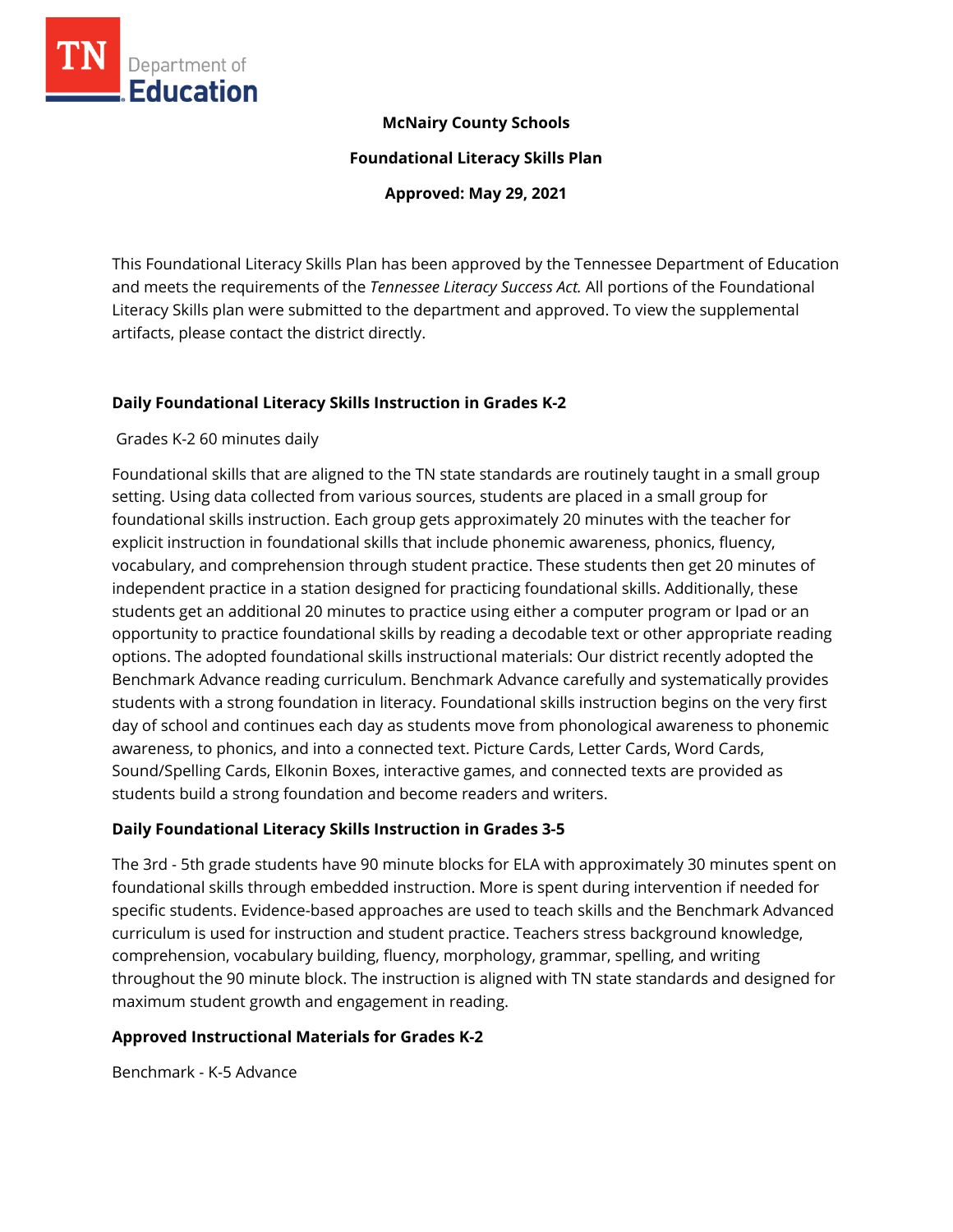Department of Education

#### **Approved Instructional Materials for Grades 3-5**

Benchmark - K-5 Advance

# **Universal Reading Screener for Grades K-5. This screener complies with RTI<sup>2</sup>and Say Dyslexia requirements.**

Our district uses Aimsweb Plus as our screener. K-1 are screened three times each year and grades 2-5 are screened twice each year.

### **Intervention Structure and Supports**

Interventions and support available to students:

Our district believes so strongly in providing exceptional interventions to our students that we have teachers in place for the intended purpose of providing foundational literacy skills instruction to the population of students falling below the 25th percentile in ELA. We have a strategic system in place to allow students in the bottom 10th percentile to receive 60 minutes of daily intervention provided by either a classroom teacher via a walk to read program, an interventionist (teachers in place for this specific purpose) or in a small group setting in a classroom with their teacher. Students scoring in the 11th -25th percentile are provided the same services for 30 minutes daily. These interventions are monitored to ensure fidelity of instruction, that it is occurring daily and the appropriate skill deficits are being addressed. Our new Benchmark Advance curriculum offers a comprehensive foundational skills intervention kit that each ELA teacher K-5 received with their classroom set of materials. These materials are also being used by our interventionist. Additionally, our interventionist uses many research based programs to provide high quality foundational skills instruction to our students and to close skill gaps. Included in these are West Virginia Phonics, SPIRE, Read work, Reading A-Z and Sound Sensible. Progress monitoring is used to inform gap closure and progress. Decisions are based on the data and which programs to change or continue utilizing. If a student isn't progressing, the data team will make a tier change or determine what may be needed.

## **Parent Notification Plan/Home Literacy Reports**

Following each universal screening for grades K-5, each school in the district holds data team meetings for the purpose of reviewing data and formulating a plan for improvement. K-3 students are screened three times a year and 4th-5th are screened twice each year. All involved personnel are included in this data review and decision making process. Following this meeting, the parent or guardian of each student who will be receiving additional support, will be notified by a parentfriendly letter of the skill deficit, extent of the student needs, the screener results and the plan of action. This will also include the importance of being able to read by the end of third grade. The letter also includes strategies and free resources to help with reading at home and information related to dyslexia. For the first notification of a student who will be new to the intervention program, parents are asked to attend a meeting to discuss any concerns. For subsequent notifications, we use the standard notification letter. These letters are to be signed and returned to verify parent notification. If our first attempt is unsuccessful, a second attempt will be made and followed up with a phone call.